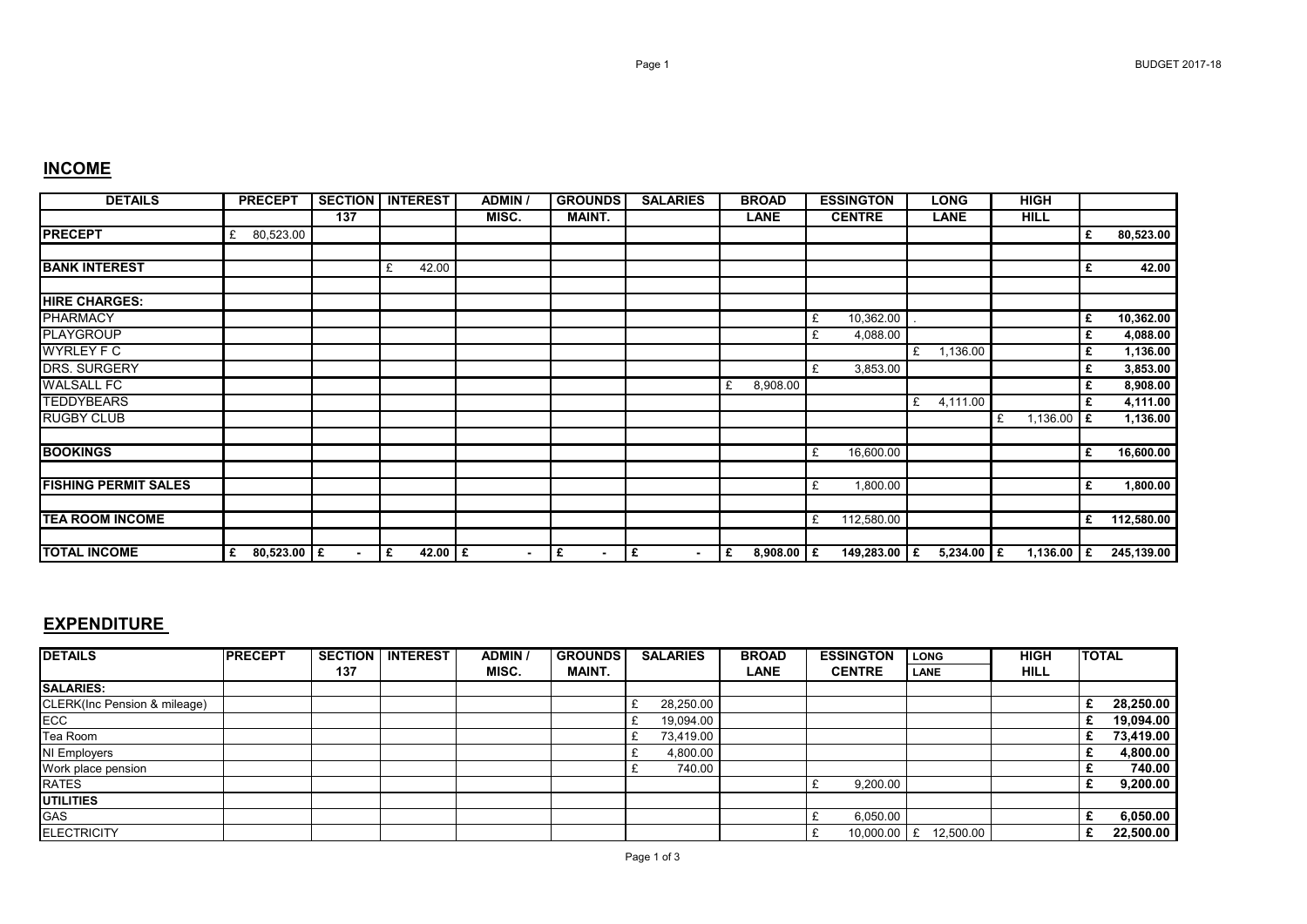| <b>WATER</b>                           |             |                  |        |                |          |            |                                     |        | £  | 3,250.00  |   |                         |                | £ | 3,250.00   |
|----------------------------------------|-------------|------------------|--------|----------------|----------|------------|-------------------------------------|--------|----|-----------|---|-------------------------|----------------|---|------------|
| TELEPHONE/INTERNET                     |             |                  |        |                |          |            |                                     |        | £  | 1,400.00  |   |                         |                | £ | 1,400.00   |
| <b>ADMINISTRATION:</b>                 |             |                  |        |                |          |            |                                     |        |    |           |   |                         |                | £ | $\sim$     |
| <b>MAGAZINE AD</b>                     |             |                  |        | £              | 200.00   |            |                                     |        |    |           |   |                         |                | £ | 200.00     |
| MEMBERSHIPS / DONATIONS                |             | £ 2,000.00       |        | £              | 780.00   |            |                                     |        |    |           |   |                         |                | £ | 2,780.00   |
| PETTY CASH                             |             |                  |        | £              | 1,200.00 |            |                                     |        |    |           |   |                         |                | £ | 1,200.00   |
| <b>INSURANCE</b>                       |             |                  |        | £              | 5,000.00 |            |                                     |        |    |           |   |                         |                | £ | 5,000.00   |
| CHAIRMANS ALLOWANCE                    |             |                  |        | £              | 400.00   |            |                                     |        |    |           |   |                         |                |   | 400.00     |
| <b>CIVIC SUNDAY</b>                    |             |                  |        | £              | 3,000.00 |            |                                     |        |    |           |   |                         |                |   | 3,000.00   |
| <b>AUDIT FEE</b>                       |             |                  |        | £              | 800.00   |            |                                     |        |    |           |   |                         |                | £ | 800.00     |
| <b>REFUSE / SANITARY EQUIPMENT</b>     |             |                  |        | £              | 4,080.00 |            |                                     |        |    |           |   |                         |                |   | 4,080.00   |
| <b>CLEANING MATERIALS</b>              |             |                  |        | £              | 1,450.00 |            |                                     |        |    |           |   |                         |                | £ | 1,450.00   |
| <b>BAILIFFS &amp; OTHER HONORARIUM</b> |             |                  |        | £              | 800.00   |            |                                     |        |    |           |   |                         |                | £ | 800.00     |
| <b>ELECTION CONTINGENCY</b>            |             |                  |        | £              | 1,000.00 |            |                                     |        |    |           |   |                         |                | £ | 1,000.00   |
| <b>MISCELLANEOUS ITEMS</b>             |             |                  |        | £              | 4,500.00 |            |                                     |        |    |           |   |                         |                | £ | 4,500.00   |
| <b>TRAINING</b>                        |             |                  |        | £              | 300.00   |            |                                     |        |    |           |   |                         |                |   | 300.00     |
|                                        |             |                  |        |                |          |            |                                     |        |    |           |   |                         |                |   |            |
| <b>IGROUNDS MAINTENANCE</b>            |             |                  |        |                |          | £ 7,000.00 |                                     |        |    |           |   |                         |                | £ | 7,000.00   |
|                                        |             |                  |        |                |          |            |                                     |        |    |           |   |                         |                |   |            |
| <b>BUILDING MAINTENANCE</b>            |             |                  |        |                |          |            |                                     |        | £  | 2,000.00  | £ | 1.000.00                |                | £ | 3,000.00   |
|                                        |             |                  |        |                |          |            |                                     |        |    |           |   |                         |                |   |            |
| <b>PHASE 11 REFURBISHMENT</b>          |             |                  |        |                |          |            |                                     |        | £  | 8,800.00  |   |                         |                | £ | 8,800.00   |
|                                        |             |                  |        |                |          |            |                                     |        |    |           |   |                         |                |   |            |
| <b>TEA ROOM EXPENDITURE</b>            |             |                  |        |                |          |            |                                     |        | £  | 32,000.00 |   |                         |                | £ | 32,000.00  |
|                                        |             |                  |        |                |          |            |                                     |        |    |           |   |                         |                |   |            |
| <b>TOTALS</b>                          | £<br>$\sim$ | $E$ 2,000.00 $E$ | $\sim$ | $\overline{E}$ |          |            | 23,510.00 £ 7,000.00 £ 125,358.00 £ | $\sim$ | Ι£ |           |   | 72,900.00 E 13,500.00 E | $\blacksquare$ | E | 245,013.00 |

## **HIRE CHARGES@ 2016-17**

## **ESSINGTON COMMUNITY CENTRE**

|                | 2011/12  | 2012/13    | 2013/14    | 2014/15  | 2015/16  | 2016/17 |            | 2017/18 |          |
|----------------|----------|------------|------------|----------|----------|---------|------------|---------|----------|
|                |          |            |            |          |          |         |            |         |          |
| MEDICAL CENTRE | 3,400.00 | £ 3,563.00 | £ 3,659.00 | 3,739.00 | 3,766.00 |         | 3,807.00 £ |         | 3,853.00 |
|                |          |            |            |          |          |         |            |         |          |
| PLAYGROUP      | 4.044.00 | £4.044.00  | £4.044.00  | 4.044.00 | 4,044.00 |         | 4,088.00   |         | 4,088.00 |
|                |          |            |            |          |          |         |            |         |          |